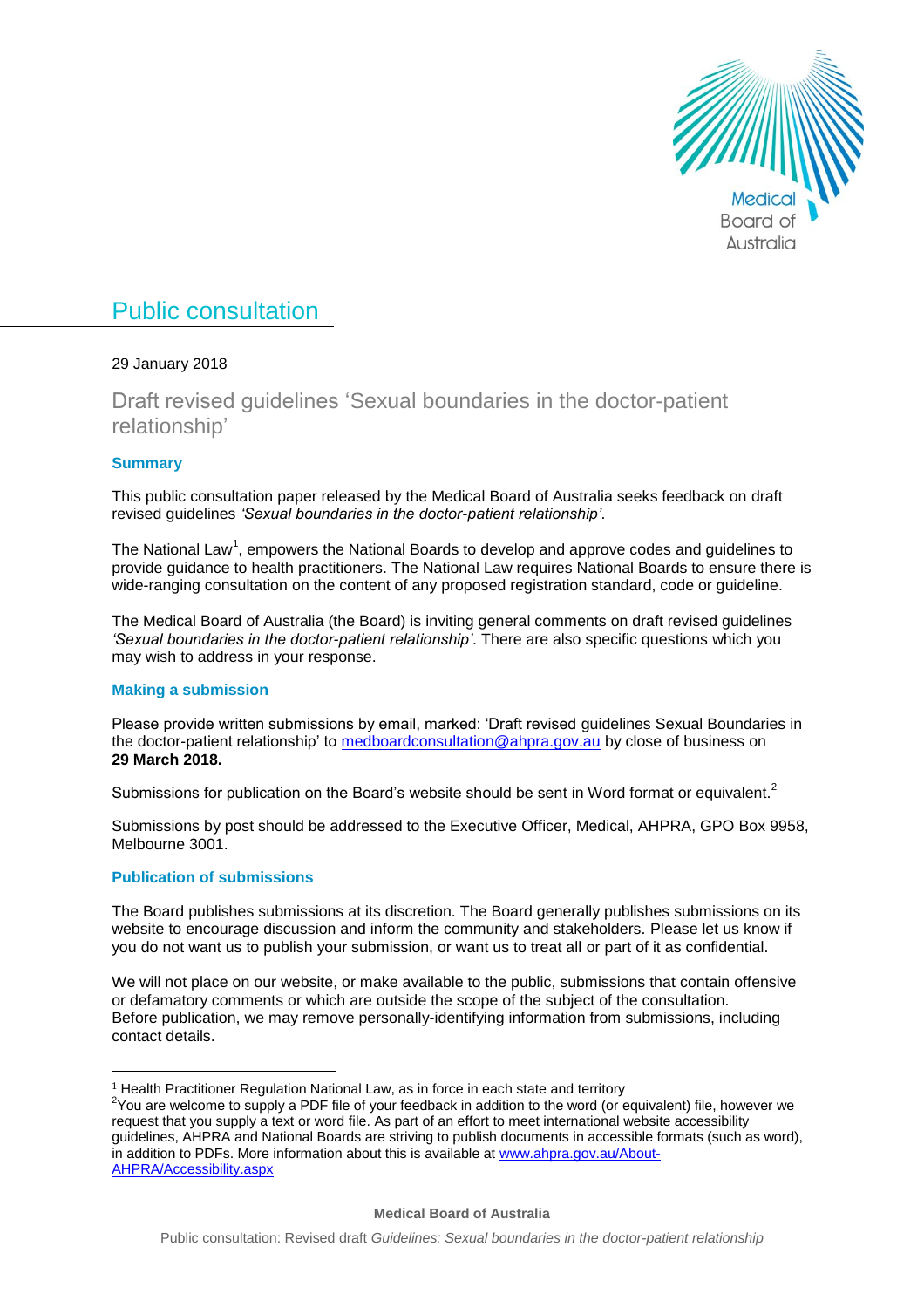The views expressed in the submissions are those of the individuals or organisations who submit them and their publication does not imply any acceptance of, or agreement with, these views by the Board.

The Board accepts submissions made in confidence. These submissions will not be published on the website or elsewhere. Submissions may be confidential because they include personal experiences or other sensitive information. Any request for access to a confidential submission will be determined in accordance with the *Freedom of Information Act 1982* (Cth), which has provisions designed to protect personal information and information given in confidence.

### **Published submissions will include the names of the individuals and/or the organisations that made the submission, unless confidentiality is requested.**

## **Background**

Under section 39 of the National Law, the National Boards may develop and approve codes and guidelines to provide guidance to health practitioners and which may be about matters relevant to the exercise of the National Board's functions.

An approved registration standard, code or guideline is admissible in proceedings under the National Law or the law of a co-regulatory jurisdiction against a medical practitioner as evidence of what constitutes appropriate professional conduct or practice of the profession.

The Board's current guidelines '*Sexual boundaries: guidelines for doctors'* came into effect on 28 October 2011. The current guidelines are due for review and in keeping with good regulatory practice the Board is reviewing the guidelines and has developed draft revised guidelines for consultation.

Both the current and draft revised guidelines complement the Board's code '*Good Medical Practice: A code of conduct for doctors in Australia'* and provide specific guidance for medical practitioners on the importance of maintaining sexual boundaries in the doctor-patient relationship.

The development of the revised draft guidelines has been informed by Professor Ron Paterson's report of the *['Independent review of the use of chaperones to protect patients in Australia'](https://www.ahpra.gov.au/News/2017-04-11-chaperone-report.aspx)*, February 2017 (the Chaperone Review) and the Board's experiences of notifications relating to sexual boundary violations.

### **Proposed changes**

The content of the current and revised guidelines is largely the same. The Board is not proposing any significant changes to the professional and ethical conduct expected of medical practitioners. The guidelines have been restructured and reworded to improve readability and to make clear the Board's expectations of medical practitioners. The proposed changes are:

- 1. editorial in nature, including restructuring to improve readability and clarification of terms and definitions used
- 2. a change in the title to clarify the scope of the guidelines
- 3. alignment of the guidelines with the advice and principles contained in the Chaperone Review, including:
	- a. a re-titled and expanded section 2 (section 4 of the current guidelines) on 'Why breaching sexual boundaries is unethical and harmful' to incorporate key messages from the Chaperone Review
	- b. revising section 8 of the current guidelines on the 'Use of chaperones when conducting intimate examinations' (section 7.1 of the revised guidelines) including to replace the term 'chaperone' with the term 'observer'

#### **Medical Board of Australia**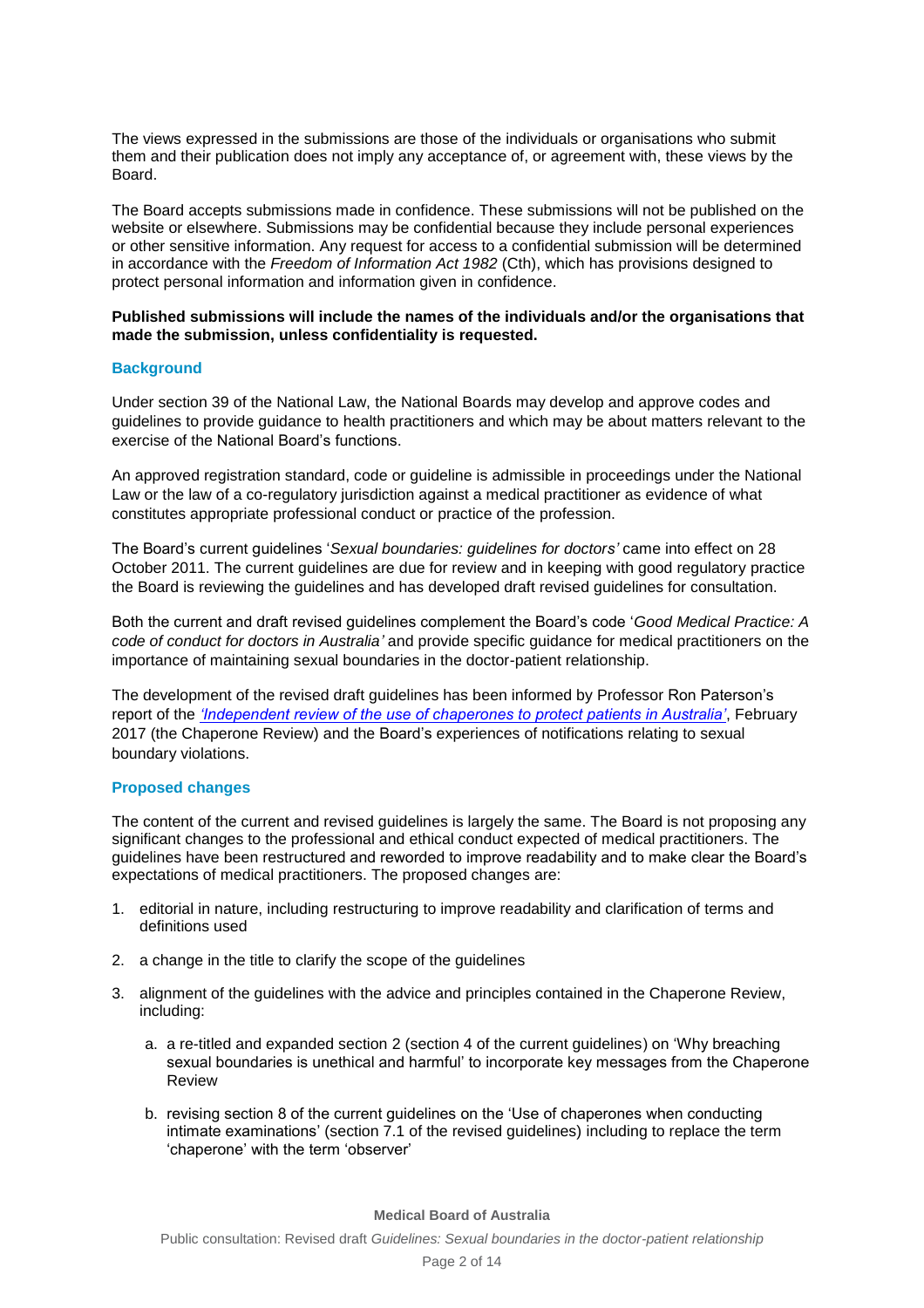- 4. a new section (section 4 of revised guidelines) on maintaining sexual boundaries with current patients, including guidance confirming that patients cannot consent to a sexual relationship with their treating practitioner due to the inherent power imbalance in the doctor-patient relationship
- 5. a new section (section 6 of revised guidelines) on maintaining sexual boundaries with individuals close to the patient
- 6. revising the section on physical examinations (section 7 of revised guidelines and section 8 of current guidelines) to:
	- a. confirm that doctors should only conduct physical examinations if they are clinically warranted and highlighting that unnecessary physical examinations may constitute sexual assault or abuse. This includes conducting or allowing others, such as students, to conduct examinations on anaesthetised patients, when the patient has not given explicit consent for the examination
	- b. include a provision on assessing the capacity of a child patient or young person to give consent
- 7. a new section on social media (section 8 of revised guidelines) which complements the National Boards current Social media policy accessible at: [www.medicalboard.gov.au/Codes-Guidelines-](http://www.medicalboard.gov.au/Codes-Guidelines-Policies/Social-media-policy.aspx)[Policies/Social-media-policy.aspx](http://www.medicalboard.gov.au/Codes-Guidelines-Policies/Social-media-policy.aspx)
- 8. a new definitions section, including definitions from section 3 of the current guidelines that have been updated and clarified.

# **Options**

The Board has considered the following options in developing this proposal.

# **Option 1 – Maintain the status quo**

Option 1 is to continue with the existing guidelines.

# **Option 2 – Proposed revised guideline**

Option 2 is to consult on proposed changes to the current guidelines. Under this option, the revised guidelines will continue to define the professional and ethical conduct expected of medical practitioners by the Board, peers and the community. The proposed revisions are mostly editorial in nature, restructuring to improve readability and updated where necessary to ensure currency of content, such as aligning the guidelines with the advice and principles contained in the Chaperone Review and by adding a section on social media.

# **Preferred option**

The Board prefers Option 2.

## **Issues for consultation**

### **Potential benefits and costs of the proposal**

The benefits of the preferred option are that the draft revised guidelines:

- 1. maintain the balance between protecting the public and the impact on medical practitioners
- 2. provide specific guidance for medical practitioners on the importance of maintaining sexual boundaries in the doctor-patient relationship
- 3. clearly set out the standards of ethical and professional conduct expected of medical practitioners by the Board, their professional peers and the community

### **Medical Board of Australia**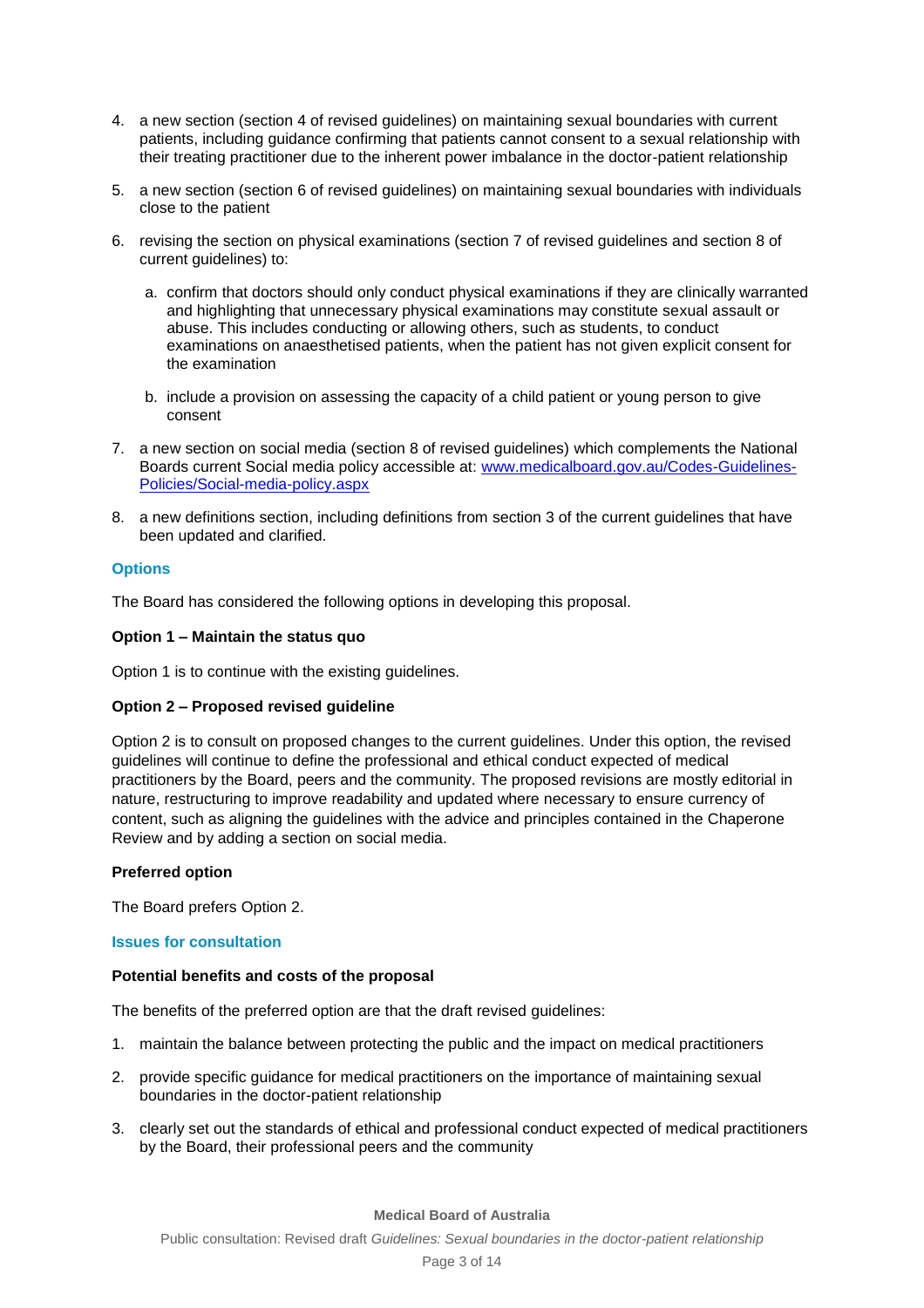- 4. have been updated to address any emerging issues i.e. the increasing use of social media and the advice and principles contained in the Chaperone Review
- 5. have been restructured to improve readability.

The Board's preferred option does not propose any changes to the current standards of ethical and professional conduct expected of medical practitioners. Therefore the costs of the preferred option will be minimal and confined to medical practitioners becoming familiar with the new guidelines.

#### **Estimated impacts of the draft revised guidelines**

The Board does not propose any significant changes to the current guidelines, although more significant changes may emerge through consultation. There is little impact anticipated on practitioners, business and other stakeholders arising from the changes proposed.

### **Relevant sections of the National Law**

The relevant sections of the National Law are sections 39, 40 and 41.

### **Questions for consideration**

The Board is inviting general comments on the draft revised guidelines as well as feedback on the following questions.

- 1. From your perspective, how are the current guidelines working?
- 2. Is the content and structure of the draft revised guidelines helpful, clear, relevant and more workable than the current guidelines?
- 3. Is there any content that needs to be changed or deleted in the draft revised guidelines?
- 4. Is there anything missing that needs to be added to the draft revised guidelines?
- 5. Do you have any other comments on the draft revised guidelines?

#### **Attachments**

- 1. Draft revised *Guidelines: Sexual boundaries in the doctor-patient relationship*
- 2. The Board's statement of assessment against AHPRA's Procedures for the development of registration standards, codes and guidelines and Council of Australian Governments (COAG) principles for best practice regulation.

The current guidelines '*Sexual Boundaries: Guidelines for doctors'* is published on the Board's website, accessible from [www.medicalboard.gov.au/Codes-Guidelines-Policies.aspx.](http://www.medicalboard.gov.au/Codes-Guidelines-Policies.aspx)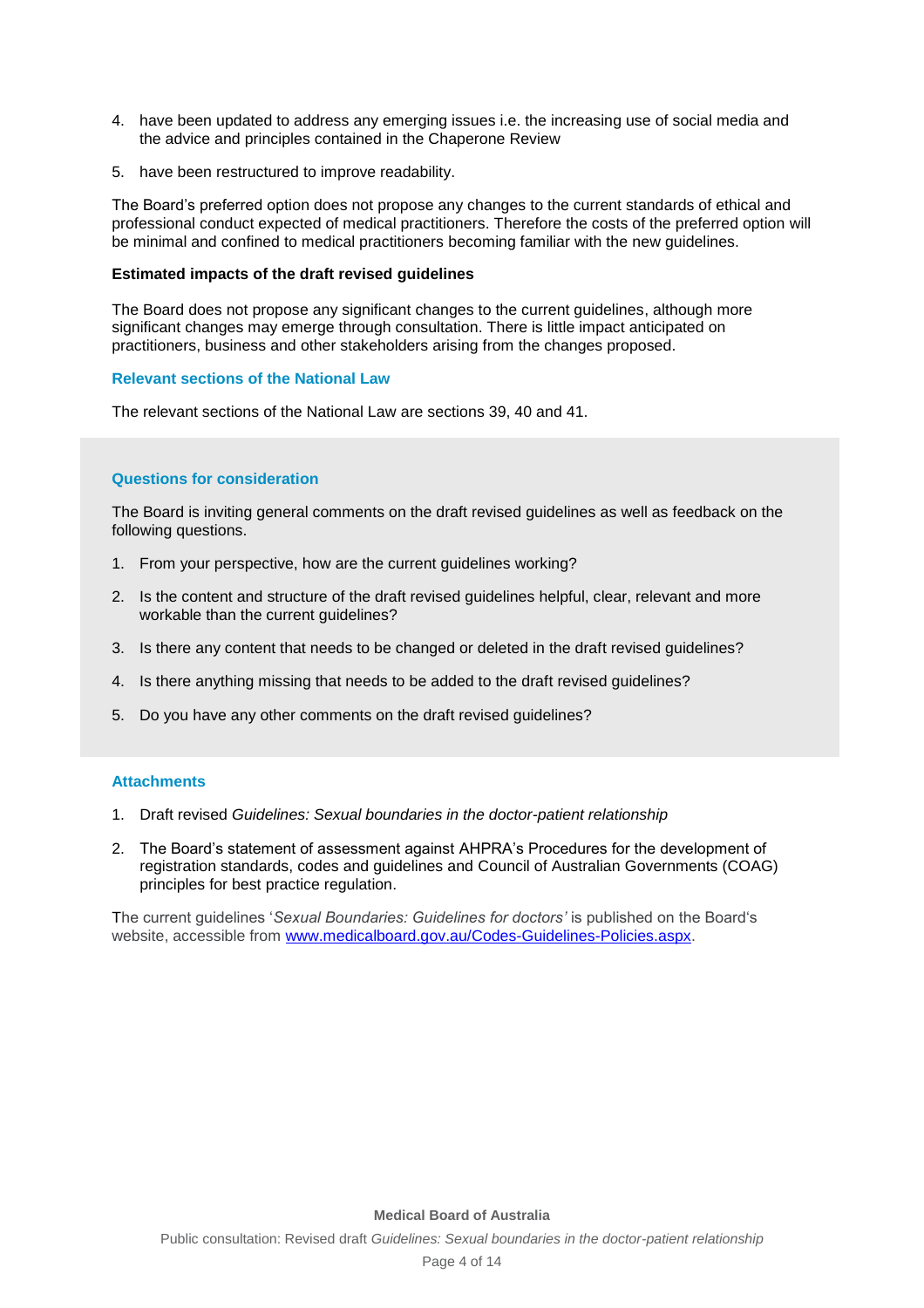

# **Medical Board of Australia**

# Guidelines: Sexual boundaries in the doctor-patient relationship

[Effective Date]

# **Summary**

Good medical practice involves *'never using your professional relationship to establish or pursue a sexual, exploitative or other inappropriate relationship with anybody under your care. This includes those close to the patient such as their carer, guardian or spouse or the parent of a child patient'*. *1*

Sexual misconduct is an abuse of the doctorpatient relationship.<sup>2</sup> It undermines the trust and confidence of patients in their doctors and of the community in the medical profession. It can cause significant and lasting harm to patients.

These guidelines aim to provide guidance to doctors about establishing and maintaining sexual boundaries in the doctor-patient relationship. These guidelines complement *'Good medical practice: A code of conduct for doctors in Australia' (Good medical practice)*. *Good medical practice* describes what the Board expects of all doctors who are registered to practise medicine in Australia.

Doctors who breach these guidelines are placing their registration at risk and in some cases could also be committing a criminal offence.

- Sexual misconduct is an abuse of the doctorpatient relationship and can cause significant and lasting harm to patients.
- It is never appropriate for a doctor to engage in a sexual relationship with a patient.
- A doctor must only conduct a physical examination of a patient when it is clinically indicated and with the patient's informed consent.
- Good, clear communication is the most effective way to avoid misunderstandings in the doctor-patient relationship.
- Doctors are responsible for maintaining professional boundaries in the doctor-patient relationship.

j

<sup>1</sup> Medical Board of Australia, *Good medical practice: A code of* 

*conduct for doctors in Australia*, (as revised from time to time).<br><sup>2</sup> Dectar/amages assistance madical prostitionar/a

Doctor/s means registered medical practitioner/s.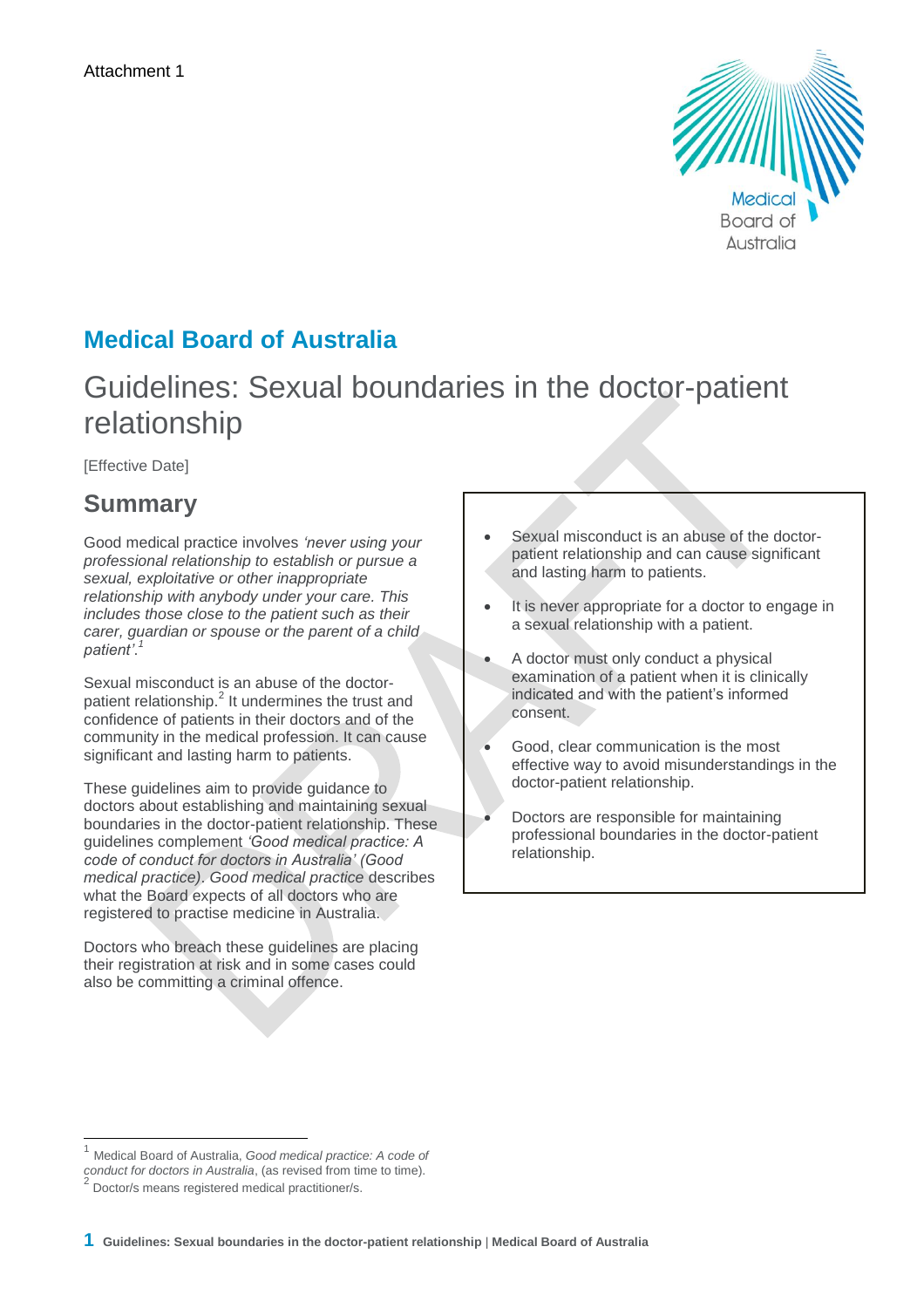# **Sexual boundaries in the doctor-patient relationship**

# **1 The foundation of the doctor-patient relationship**

# **1.1 Trust**

Trust in the relationship between doctors and patients is a cornerstone of good medical practice. Sexual misconduct is a flagrant abuse of that trust. Patients have a right to feel safe when they are consulting a doctor.

Patients need to trust that their doctor will act in their best interests, treat them professionally, not breach their privacy and never take advantage of them. Exploitation of the doctorpatient relationship undermines the trust that patients have in their doctors and the community has in the profession. It can cause profound psychological harm to patients and compromise their medical care.

# **1.2 Good communication**

Good, clear communication is the most effective way to avoid misunderstandings in the doctorpatient relationship. Good medical practice includes:

- listening to patients, asking for and respecting their views about their health, and responding to their concerns and preferences
- informing patients of the nature of, and need for, all aspects of their clinical management, including examination and investigations, and giving them adequate opportunity to question or refuse intervention and treatment
- trying to confirm that your patient understands what you have said
- responding to patients' questions and keeping them informed about their clinical progress.

# **2 Why breaching sexual boundaries is unethical and harmful**

Doctors are expected to act in their patient's best interests and not use their position of power and trust to exploit patients physically or sexually. Breaching sexual boundaries is always unethical and usually harmful for many reasons including:

- **Power imbalance:** The doctor-patient relationship is inherently unequal. The patient is often vulnerable and in some clinical situations may depend emotionally on the doctor. To receive health care, patients are required to reveal information that they would not reveal to anyone else and may need to allow a doctor to conduct a physical examination. For a doctor to engage in sexualised behaviour with a patient exploits this power imbalance.
- **Trust:** Patients place trust in their doctor. They have a right to expect that examinations and treatment will only be undertaken in their best interests and never for an ulterior, sexual motive.
- **Safety: Patients subjected to sexualised** behaviour from their doctor may suffer emotional and physical harm.
- **Quality:** A doctor who sexualises patients is likely to lose the independence and objectivity needed to provide them with good quality health care.
- **Public confidence:** Members of the community should never be deterred from seeking medical care, permitting intimate examinations or sharing deeply personal information, because they fear potential abuse.

# **3 Breaches of sexual boundaries (spectrum of behaviours)**

There is a wide range of behaviours that breach sexual boundaries, from making unnecessary comments about a patient's body or clothing to criminal behaviour such as sexual assault. Unnecessary physical examinations or touching during a consultation and examinations without informed consent are criminal offences. AHPRA will advise and support notifiers<sup>3</sup> to report criminal behaviour to the police.

# **3.1 Spectrum of behaviours**

Breaches of sexual boundaries include:

 engaging or seeking to engage in a sexual relationship with a patient regardless of whether the doctor believes the patient consented to the sexual relationship

<sup>3</sup> Notifier/s means a person who has made a notification (complaint) to AHPRA about the alleged conduct of a health practitioner.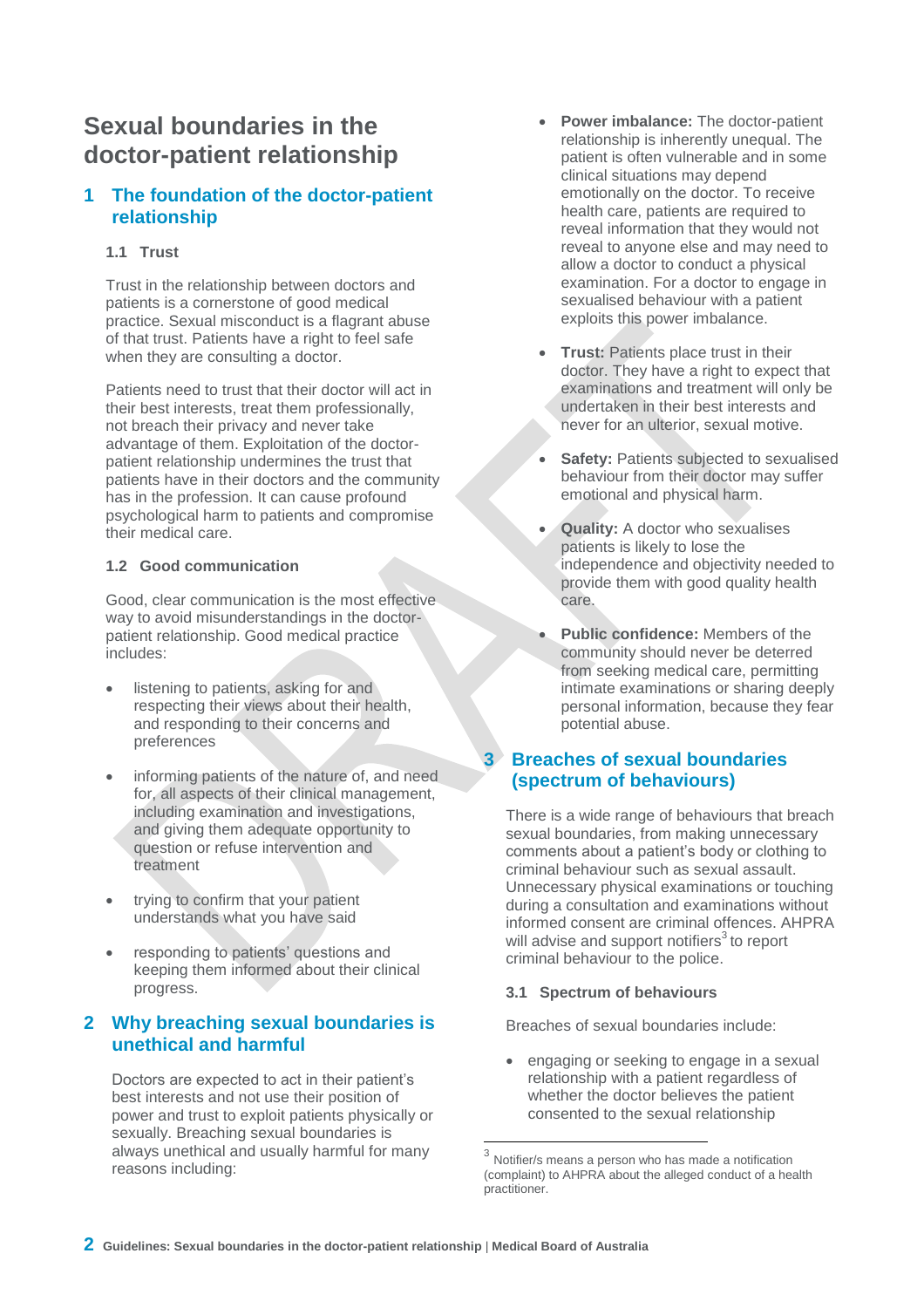- conducting a physical examination which is not clinically indicated or when the patient has not consented to it. An unnecessary physical examination may constitute sexual assault or abuse.
- sexualised behaviours, meaning, any behaviour of a sexual nature that also includes:
	- making sexual remarks
	- flirtatious behaviour
	- touching patients in a sexual way
	- engaging in sexual behaviour in front of a patient
	- using words or acting in a way that might reasonably be interpreted as being designed or intended to arouse or gratify sexual desire
- asking a patient about their sexual history or preferences, when these are not relevant to the patient's clinical issue
- sexual exploitation or abuse<sup>4</sup>
- sexual harassment<sup>5</sup>
- sexual assault.
- **3.2 Other behaviours that may breach sexual boundaries**

Other behaviours that may breach sexual boundaries include:

- asking a patient to undress more than is necessary or providing inadequate privacy screening or cover for a physical examination
- engaging in sexualised behavior with an individual who is close to a patient under the doctor's care, such as a patient's carer, guardian, spouse, family member or the parent of a child patient.
- engaging in sexualised behaviour with a former patient.

# **4 Guidance on maintaining sexual boundaries with current patients**

Doctors are responsible for establishing and maintaining sexual boundaries with their patients, regardless of their patient's behaviour. A patient cannot give their informed consent to

 $\overline{\phantom{a}}$ 

a sexual relationship with their doctor because of the power imbalance in the doctor-patient relationship and their reliance on the doctor for their health care. Patient consent is never a valid reason for doctors to engage in sexualised behaviour.

The start of a sexual relationship between a doctor and a patient may not always be immediately obvious to either the doctor or patient. Doctors need to be alert to warning signs that could indicate that boundaries are being, or are about to be crossed.

Warning signs include but are not limited to:

- patients requesting or receiving non-urgent appointments at unusual hours or locations, especially when other staff are not present
- patients asking personal questions, using sexually explicit language or being overly affectionate
- patients attempting to give expensive gifts
- patients and doctors inviting each other out socially
- a doctor revealing to a patient intimate details of their life, especially personal crises or sexual desires or practices
- a doctor who finds themselves daydreaming or fantasising about a patient.

If a doctor senses any of these warning signs, or if a patient talks about or displays inappropriate feelings towards a doctor or exhibits sexualised behaviour, the doctor should consider whether this is interfering with the patient's care and/or placing the doctor or the patient at risk. In these situations, the doctor should try to constructively re-establish professional boundaries and seek advice from an experienced and trusted colleague or their professional indemnity insurer about how to best manage the situation.

If there is a possibility that sexual boundaries could be breached, or that the doctor may not remain objective, the doctor should transfer the patient's care to another doctor. This should be done sensitively so that a potentially vulnerable patient is not further harmed.

# **5 Guidance on maintaining sexual boundaries with former patients**

It may be unethical and unprofessional for a doctor to engage in sexualised behaviour with a

<sup>4</sup> See 'Definitions' in these guidelines.

<sup>5</sup> See 'Definitions' in these guidelines.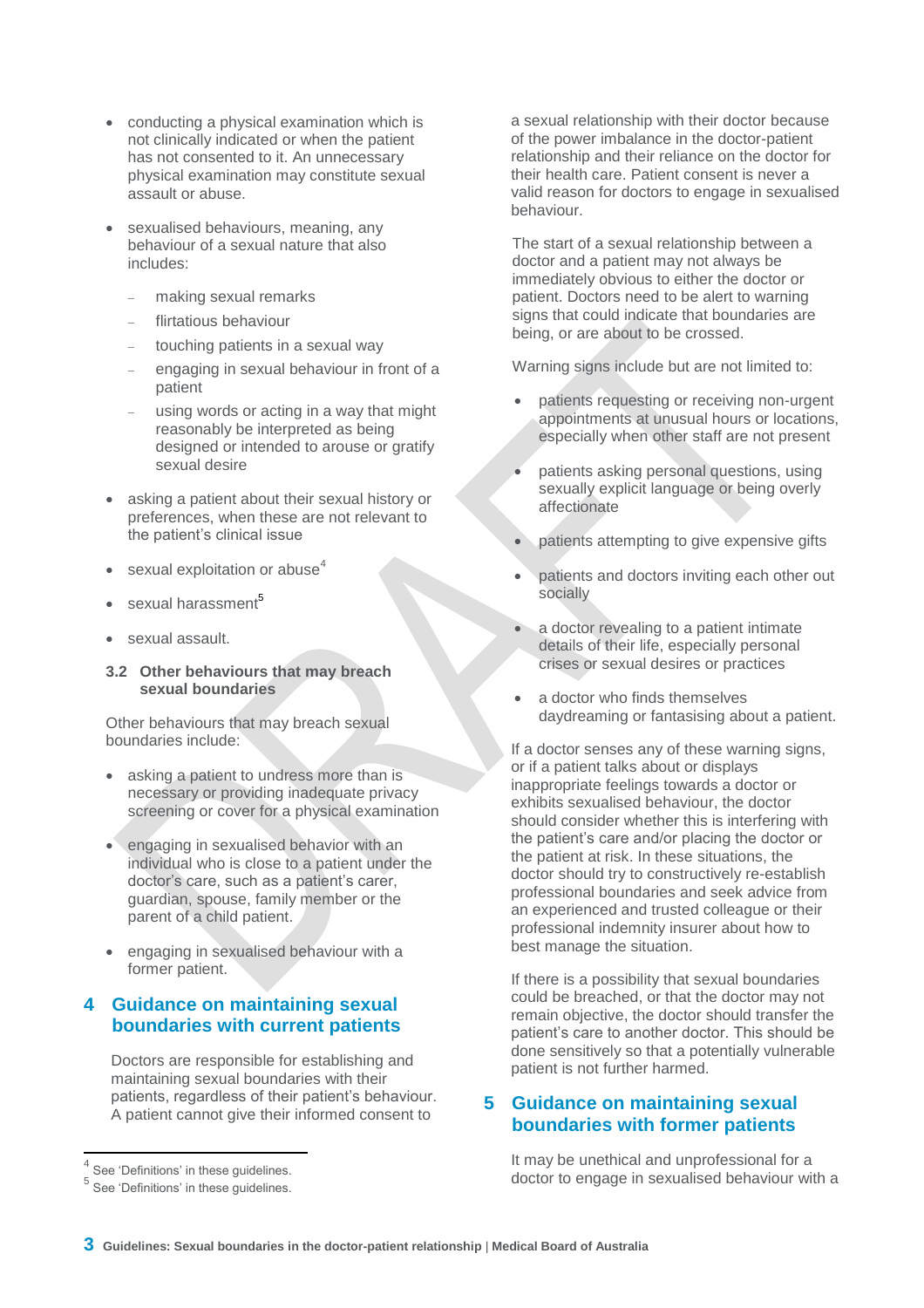former patient, if this breaches the trust the patient placed in the doctor. Doctors should recognise the influence they have had on patients and that a power imbalance could continue long after the professional relationship has ended.

A doctor should consider carefully whether they could be exploiting the trust, knowledge and dependence that developed during the doctorpatient relationship, before they decide whether or not to pursue or engage in a relationship with a former patient.

When deciding whether a doctor used the doctor-patient relationship to engage in or pursue an inappropriate relationship with a former patient, the Board will consider a range of factors including:

- the duration and type of care provided by the doctor; for example, if they had provided long-term emotional or psychological treatment
- the degree of vulnerability of the patient
- the extent of the patient's dependence in the doctor-patient relationship
- the time elapsed since the end of the professional relationship
- the manner in which, and reason why, the professional relationship ended or was terminated
- the context in which the sexual relationship started.

# **6 Guidance on maintaining sexual boundaries with individuals close to the patient**

A patient usually has a personal or emotional relationship with the individual<sup>6</sup> involved or interested in their health care. This individual may provide them with support and advice. In some cases, such as when they are the parent of a child patient, they may make decisions on behalf of the patient about their health care. The individual close to the patient also relies on the doctor and trusts that the doctor is acting in the best interests of the patient.

Engaging in sexualised behaviour with an individual close to a patient may affect the judgement of both the doctor and the other individual and as a result, may undermine the patient's health care. A sexual relationship between a doctor and an individual close to the patient may be unethical if the doctor has used any power imbalance, knowledge or influence obtained as the patient's doctor to engage in the relationship.

When deciding whether a doctor used the doctor-patient relationship to engage in or pursue an inappropriate relationship with an individual close to the patient, the Board will consider a range of factors including:

- the duration and type of care provided by the doctor to the patient; for example, if they had provided long-term emotional or psychological treatment
- the degree of emotional dependence on the doctor by the individual close to the patient
- whether the doctor used any knowledge or influence obtained as the patient's doctor to engage in a sexual relationship with the individual close to the patient
- the importance of the patient's clinical treatment to the patient and to the individual close to them
- the extent to which the patient is reliant on the individual close to them.

# **7 Physical examinations**

Doctors should only conduct a physical examination if it is clinically warranted. An unnecessary physical examination may constitute sexual assault. This includes conducting or allowing others, such as students, to conduct examinations on anaesthetised patients, when the patient has not given explicit consent for the examination.

Before conducting a physical examination, good medical practice involves:

- explaining to the patient why the examination is necessary, what it involves and providing an opportunity for them to ask questions or to refuse the examination
- obtaining the patient's informed consent
- assessing whether a patient who is a child or young person is capable of giving informed consent and if they are not capable, seeking consent from their legal parent or guardian.

<sup>&</sup>lt;sup>6</sup> An individual close to a patient includes a parent of a child patient, a spouse, carer, guardian or family member.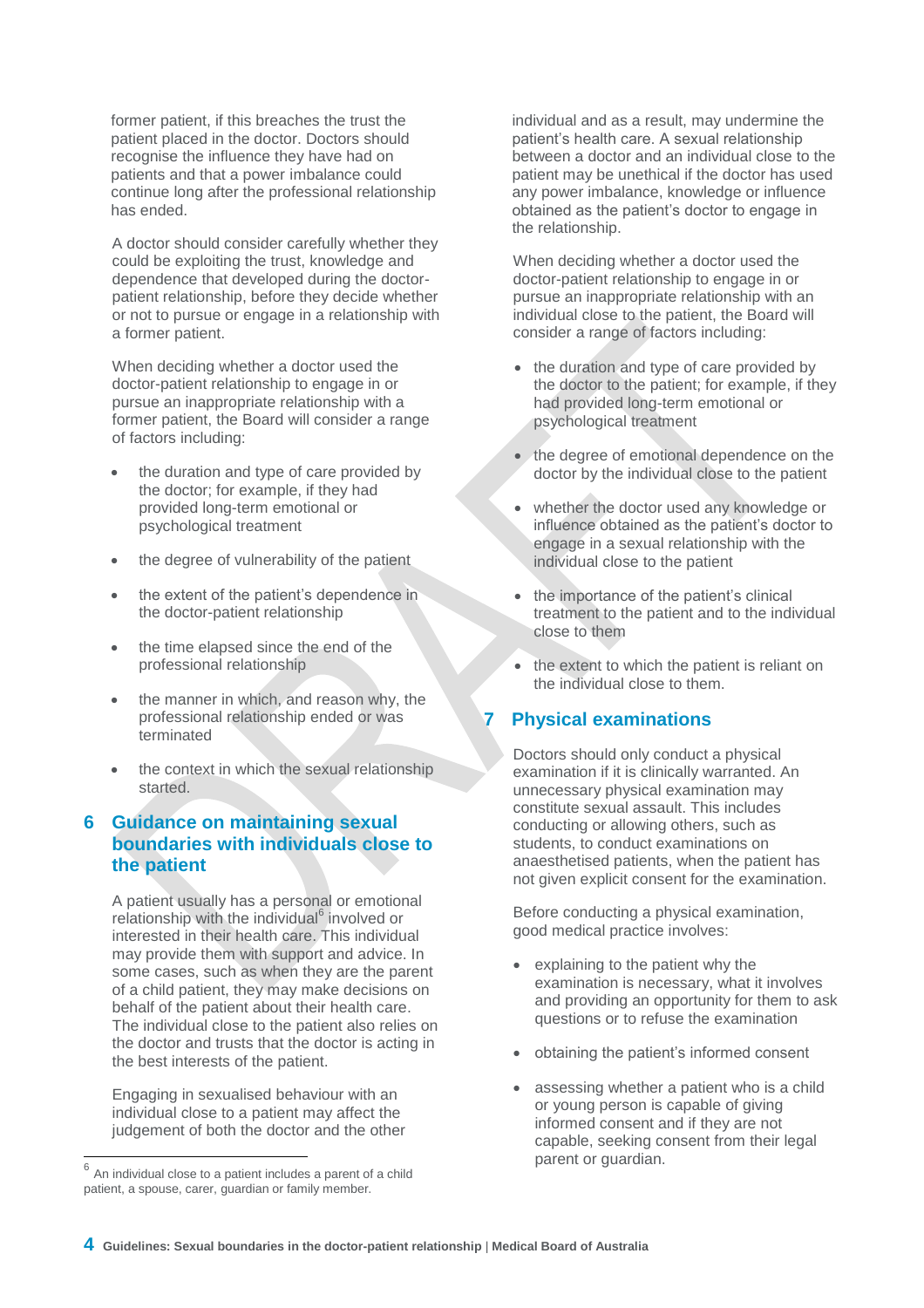When conducting a physical examination, good medical practice involves:

- being aware of any sign the patient has withdrawn consent
- not continuing with an examination when consent is uncertain, has been refused or has been withdrawn
- allowing the patient to undress and dress in private. A doctor should not assist a patient to undress or dress unless the patient is having difficulty and asks for assistance
- providing suitable covering during an examination so that the patient is covered as much as possible, to maintain their dignity
- using gloves when examining genitals or conducting internal examinations
- not allowing the patient to remain undressed for any longer than is needed for the examination
- obtaining the patient's permission if medical students or anyone else is to be present during an examination or consultation
- allowing a patient to bring a support person who may be a parent, carer, guardian, spouse, family member or friend.

# **7.1 Use of observers**

Patients may find intimate examinations stressful and embarrassing. The definition of an intimate examination<sup>7</sup> depends on the patient's perspective, which may be affected by cultural values and beliefs. Intimate examinations usually include examination of the breasts, genitalia or an internal examination. Doctors should be sensitive and respectful of a patient's views when discussing the reasons for an intimate examination and should ensure the patient's comfort, dignity and privacy when conducting an intimate examination.

A doctor may choose to have an observer present during an intimate examination of a patient or in any consultation. The observer is essentially a witness to the consultation and may be a registered nurse employed in the practice. An observer can provide an account of the consultation if later there is an allegation of improper behaviour. Their presence may also provide a level of comfort for the patient.

A patient has the right to decline having an observer present. In that case, the doctor can proceed with the consultation without the observer, or choose not to proceed and instead help the patient to find another doctor. The patient has the right to ask to be accompanied by a support person of their choice.

# **8 Social media**

The principles in *Good medical practice* apply to the use of social media as well as to face-toface consultations with patients. The Board expects doctors to maintain professional boundaries when using social media to communicate with patients. Doctors must not use social media to pursue a sexual, exploitative or other inappropriate relationship with a patient.

If a patient tries to engage with a doctor through social media about matters outside the professional relationship, the doctor should politely decline to interact with them and direct them instead to the doctor's usual professional health care communication channels.

For more information, the Board's Social Media policy is accessible from [www.medicalboard.gov.au.](http://www.medicalboard.gov.au/)

# **9 Obligation to report allegations of sexual misconduct**

The National Law requires registered health practitioners, employers and education providers to report 'notifiable conduct' to AHPRA (or the relevant authority in a coregulatory jurisdiction), to prevent the public being placed at risk of harm<sup>8</sup>.

'Notifiable conduct' includes engaging in sexual misconduct in connection with the practice of the profession. This means engaging in sexual misconduct with individuals under a doctor's care or linked to a doctor's practice of their profession.

Mandatory notification requirements aim to prevent the public being placed at risk of harm. The law requires health practitioners to notify AHPRA (or the relevant authority in a coregulatory jurisdiction) if they believe that another health practitioner has behaved in a way which presents a serious risk to the public.

 $\overline{a}$ 

 $8$  There are some limited exceptions to the requirement of health practitioners to report 'notifiable conduct' in Western Australia and Queensland in certain circumstances. The requirement of education providers to make a mandatory notification relates to students and only applies where a student has an impairment that may place the public at substantial risk of harm.

 $7$  See 'Definitions' in these guidelines.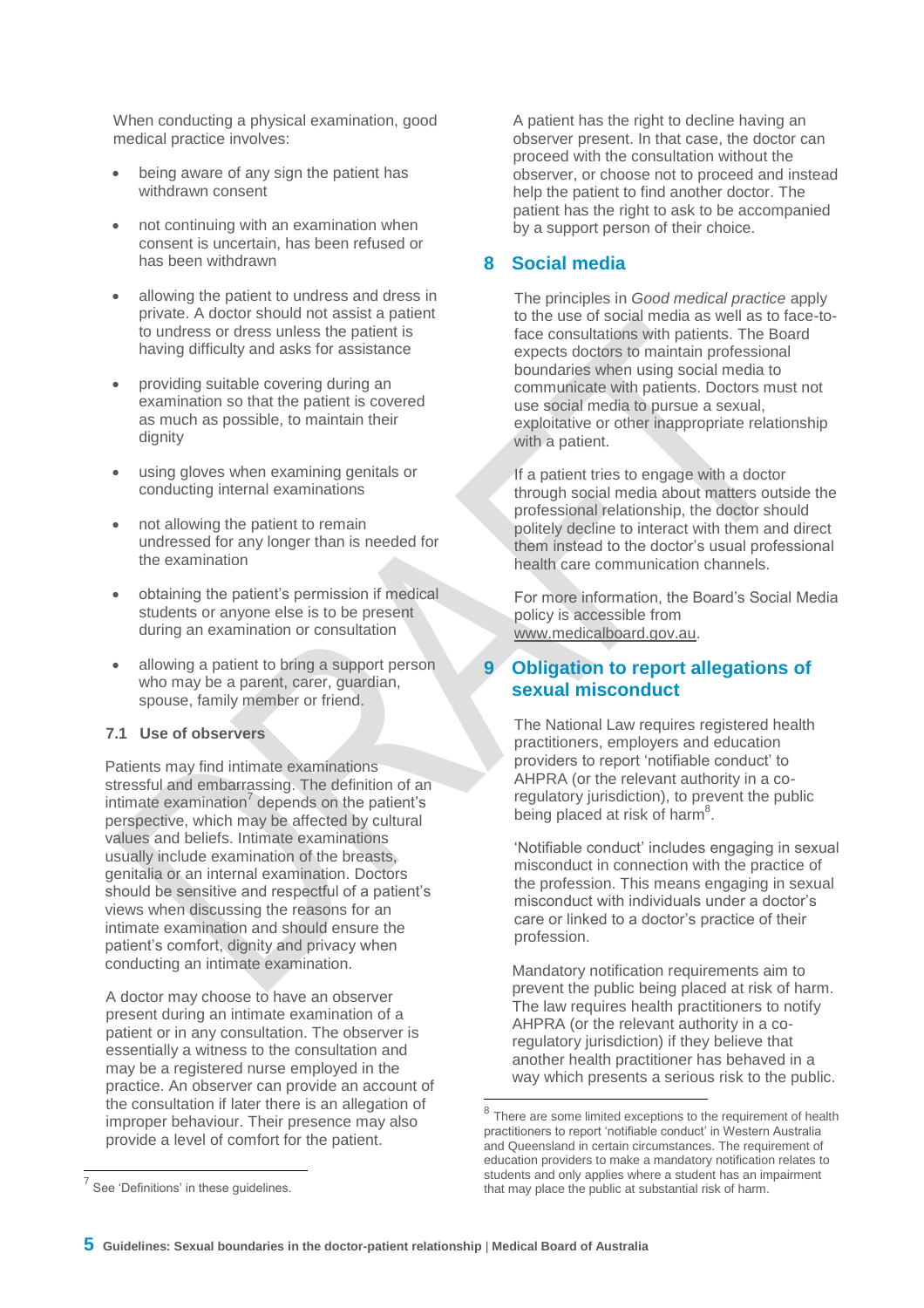Health practitioners also have a professional and ethical obligation to protect and promote public health and safety and may therefore make a voluntary notification.

For more information about the obligations of health practitioners, employers and education providers to report 'notifiable conduct', refer to the Board's *Guidelines for mandatory notifications* accessible from [www.medicalboard.gov.au.](http://www.medicalboard.gov.au/)

# **How will the Board use these guidelines?**

Section 41 of the National Law states that an approved registration standard, or a code or guideline approved by the Board, is admissible as evidence of what constitutes appropriate professional conduct or practice of the profession, in proceedings against a registered health practitioner under this law or a law of a coregulatory jurisdiction.

The Board or the relevant authority in a coregulatory jurisdiction will investigate a doctor who is alleged to have breached these guidelines. If the allegations are substantiated, the Board or the relevant authority in a co-regulatory jurisdiction will take action to protect the public.

# **Definitions**

**AHPRA** means the Australian Health Practitioner Regulation Agency.

**Intimate examination** means an examination that a patient or a member of the public may reasonably regard as intimate, which usually means examination of the breasts, genitals or an internal examination.

**National Law** means the Health Practitioner Regulation National Law as in force in each state and territory.

**Sexual exploitation or abuse** in the doctor-patient relationship means a doctor using the power imbalance, knowledge or influence developed in the doctor-patient relationship to abuse or exploit the patient's trust or vulnerability for sexual purposes or sexual gratification, including by conducting unnecessary physical examinations.

**Sexual harassment** means any unwanted or unwelcome sexual behaviour, which makes a person feel offended, humiliated or intimated. Sexual harassment is a type of sex discrimination and the *Sex Discrimination Act 1984 (Cth)* makes

sexual harassment unlawful in some circumstances.

Sexual harassment includes:

- making an unsolicited demand or request for sexual favours, either directly or by implication
- irrelevant mention of a patient's or doctor's sexual practices, problems or orientation
- ridicule of a patient's sexual preferences or orientation
- comments about sexual history that are not relevant to the clinical issue
- requesting details of sexual history or sexual preferences not relevant to the clinical issue
- conversations about the sexual problems or fantasies of the doctor
- making suggestive comments about a patient's appearance or body
- sending sexually explicit emails or text messages
- making inappropriate advances on social media
- behaviour that may also be considered to be an offence under criminal law, such as physical assault, indecent exposure, stalking, obscene communications or sexual assault.*<sup>9</sup>*

# **Acknowledgements**

The Board acknowledges the following documents, codes and guidelines, which informed the review of the Board's guidelines:

- Professor Ron Paterson, *Independent review of the use of chaperones to protect patients in Australia*, February 2017
- The Medical Council of New Zealand, *Sexual Boundaries in the doctor-patient relationship: A resource for doctors*, 2009
- The Royal Australian and New Zealand College of Obstetricians and Gynaecologists, *Guidelines for Gynaecological Examinations and Procedures*, March 2016

j

<sup>9</sup> Definition adapted from the Australian Human Rights Commission definition of sexual harassment, [https://www.humanrights.gov.au/our-work/sex-](https://www.humanrights.gov.au/our-work/sex-discrimination/guides/sexual-harassment)

[discrimination/guides/sexual-harassment,](https://www.humanrights.gov.au/our-work/sex-discrimination/guides/sexual-harassment) accessed 16 June 2016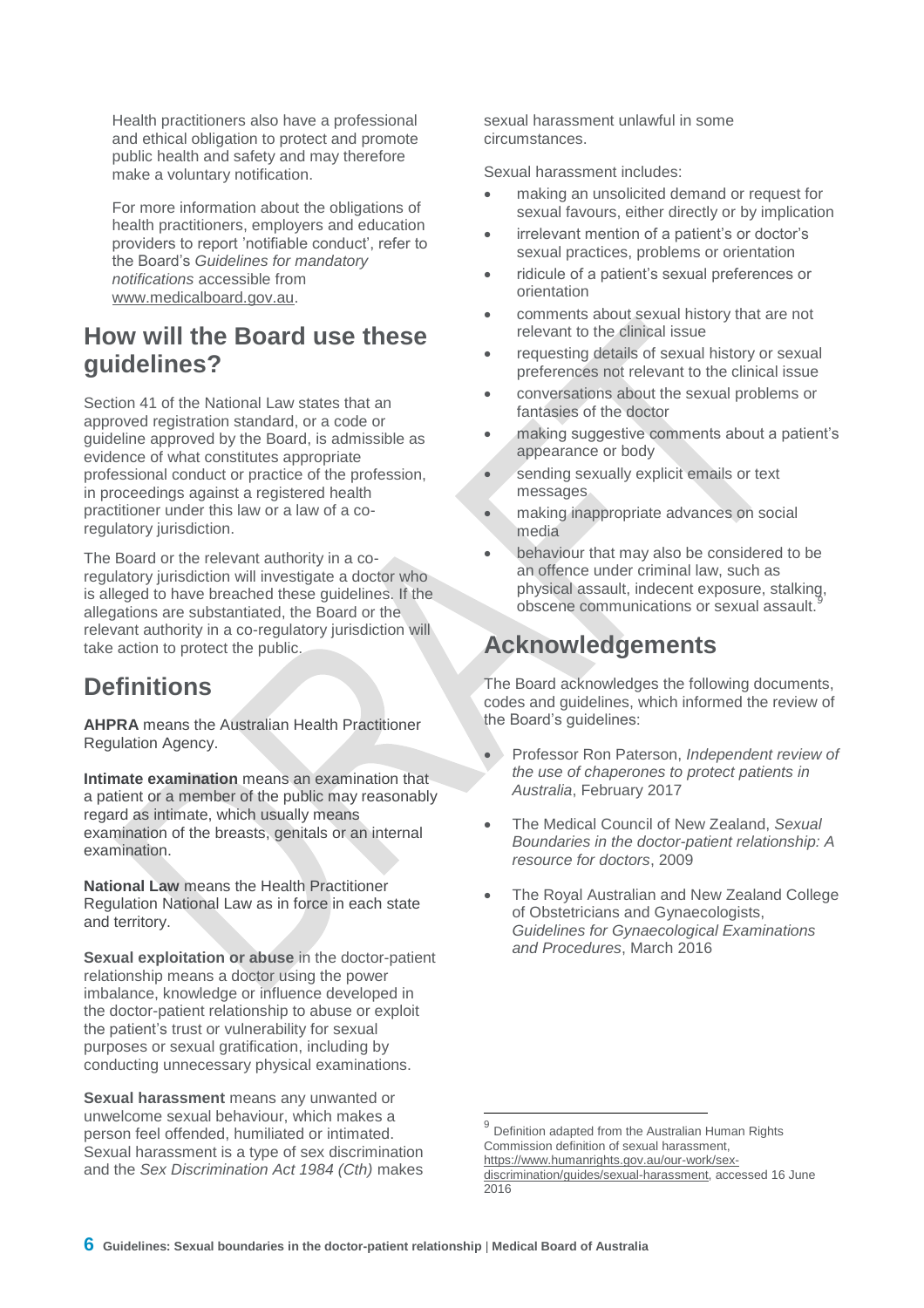# **Review**

Date of effect: <date>

These guidelines will be reviewed from time to time as required. The Board will review these guidelines at least every five years.

These guidelines replace the guidelines that came into effect from 28 October 2011.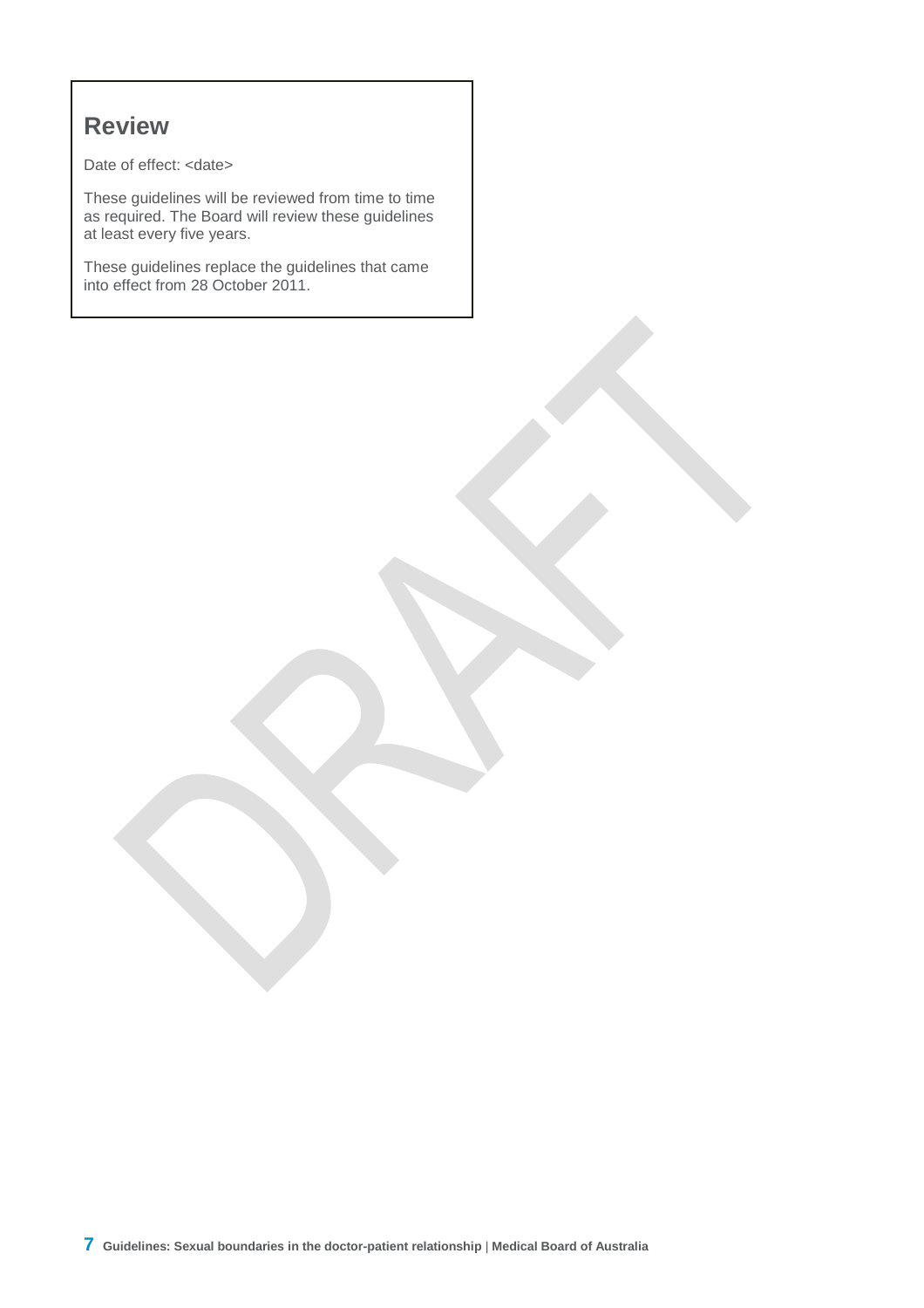

# Statement of assessment

*Draft revised guidelines: Sexual boundaries in the doctor-patient relationship*

## **Board's statement of assessment against AHPRA's** *Procedures for the development of registration standards, codes and guidelines and COAG principles for best practice regulation*

The Australian Health Practitioner Regulation Agency (AHPRA) has *Procedures for the development of registration standards, codes and guidelines* which are available at: [www.ahpra.gov.au](http://www.ahpra.gov.au/)

These procedures have been developed by AHPRA in accordance with section 25 of the Health Practitioner Regulation National Law as in force in each state and territory (the National Law) which requires AHPRA to establish procedures for the purpose of ensuring that the National Registration and Accreditation Scheme (the National Scheme) operates in accordance with good regulatory practice.

Below is the Medical Board of Australia's (the Board) assessment of their proposal for its draft revised guidelines against the three elements outlined in the AHPRA procedures.

## **1. The proposal takes into account the National Scheme's objectives and guiding principles set out in section 3 of the National Law**

### **Board assessment**

The Board considers that the draft revised guidelines meet the objectives and guiding principles of the National Law.

The proposal takes into account the National Scheme's key objective of protecting the public by setting out the ethical and professional standards of conduct expected of medical practitioners and against which they will be measured to ensure that only those who practise in a competent and ethical manner are registered.

The draft revised guidelines also support the National Scheme to operate in a transparent, accountable, efficient, effective and fair way. The proposal gives clear guidance on the Board's expectations of medical practitioners and there are protective actions that can be taken under the National Law if a practitioner does not fulfill these expectations.

### **2. The consultation requirements of the National Law are met**

### **Board assessment**

The National Law requires wide-ranging consultation on proposed guidelines. The National Law also requires the Board to consult the other National Boards on matters of shared interest.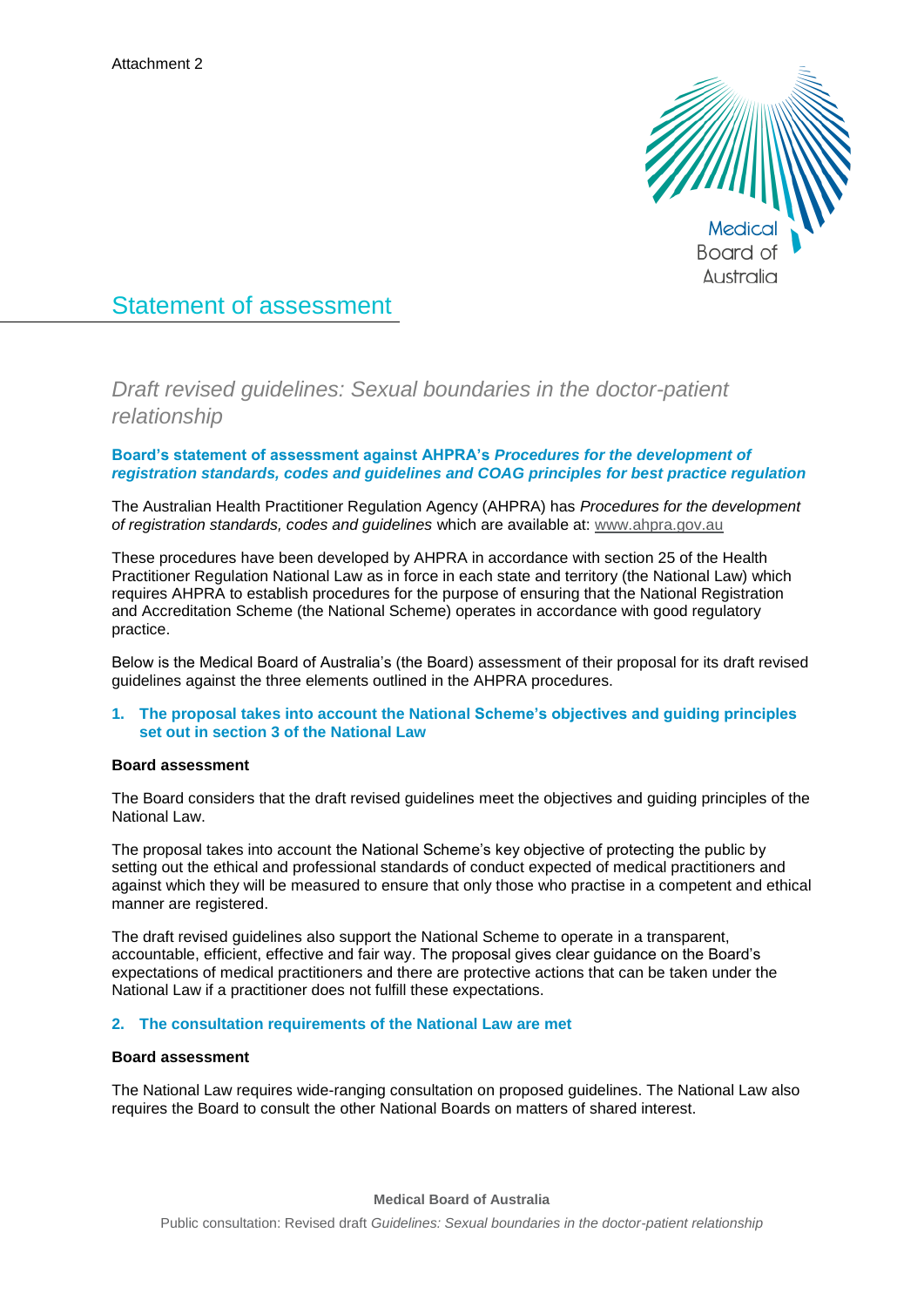The Board is ensuring there is public exposure of its proposals and the opportunity for public comment by undertaking an eight week public consultation process. The process will include the publication of the consultation paper on its website and informing medical practitioners via the Board's electronic newsletter sent to more than 95% of registered medical practitioners.

The Board will also draw this paper to the attention of key stakeholders including the other National Boards.

The Board will take into account the feedback it receives when finalising its draft guidelines.

#### **3. The proposal takes into account the COAG Principles for Best Practice Regulation**

#### **Board assessment**

In developing the draft revised guidelines, the Board has taken into account the Council of Australian Governments (COAG) *Principles for Best Practice Regulation*.

As an overall statement, the Board has taken care not to propose unnecessary regulatory burdens that would create unjustified costs for the profession or the community.

The Board makes the following assessment specific to each of the COAG principles expressed in the AHPRA procedures.

### **COAG Principles**

### **a. Whether the proposal is the best option for achieving the proposal's stated purpose and protection of the public**

## **Board assessment**

The Board considers that its proposal is the best option for achieving the stated purposes. The draft revised guidelines do not propose any significant changes to the current ethical and professional standards of conduct expected of medical practitioners and the revised guidelines continue to complement the principles contained in the Board's current code of conduct *'Good medical practice: A code of conduct for doctors in Australia'.*

The proposal protects the public by making clear the standards of ethical and professional conduct expected of medical practitioners by the Board, their professional peers and the community. The proposal also provides specific guidance for medical practitioners about their obligations in maintaining sexual boundaries in the doctor-patient relationship.

#### **b. Whether the proposal results in an unnecessary restriction of competition among health practitioners**

#### **Board assessment**

The proposal will not restrict competition as it will apply to all registered medical practitioners.

#### **c. Whether the proposal results in an unnecessary restriction of consumer choice**

#### **Board assessment**

The proposal will not result in any unnecessary restrictions of consumer choice as the revised guidelines will apply to all registered medical practitioners.

The proposal should potentially improve a consumer's confidence that all registered medical practitioners are held to the same ethical and professional standards of conduct.